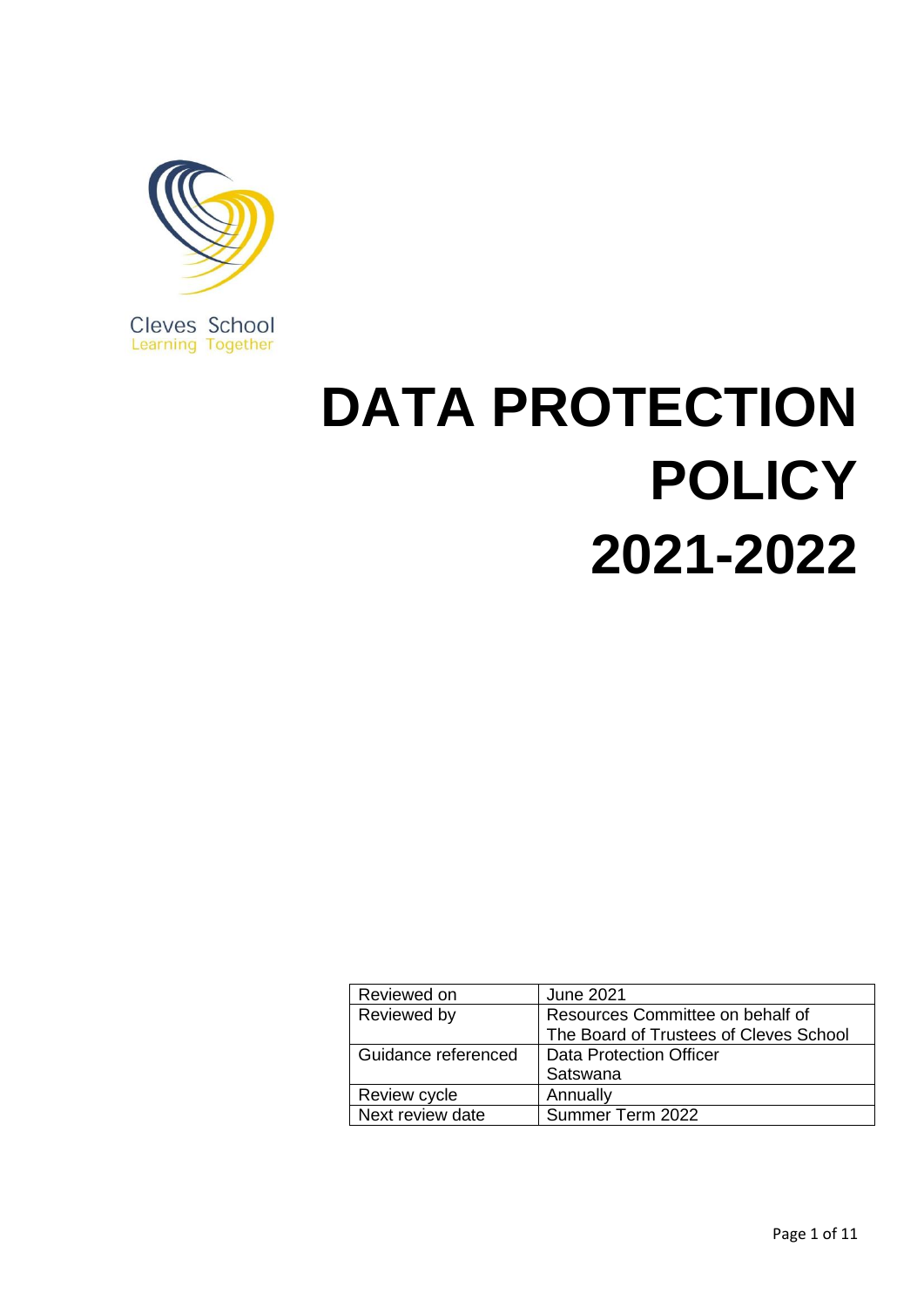## **Contents**

## 1. Aims

Our school aims to ensure that all personal data collected about staff, pupils, parents, governors, visitors and other individuals is collected, stored and processed in accordance with the **DPA 2018**).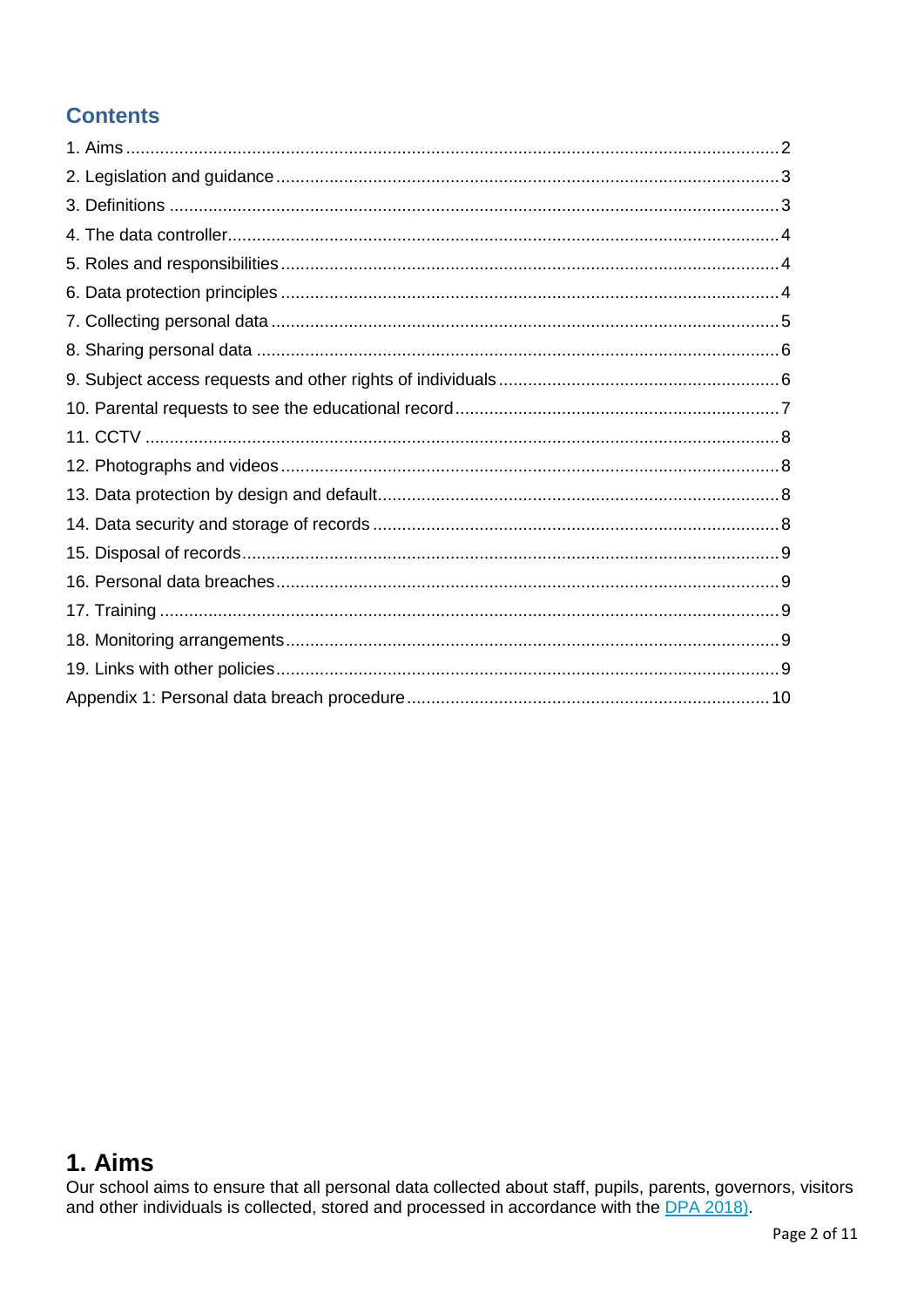This policy applies to all personal data, regardless of whether it is in paper or electronic format.

## **2. Legislation and guidance**

This policy meets the requirements of the DPA 2018. It is based on guidance published by the Information Commissioner's Office (ICO) on the DPA [2018.](https://ico.org.uk/for-organisations/guide-to-the-general-data-protection-regulation-gdpr/)

It also reflects the ICO's [code of practice](https://ico.org.uk/media/for-organisations/documents/1542/cctv-code-of-practice.pdf) for the use of surveillance cameras and personal information. In addition, this policy complies with our funding agreement and articles of association.

# **3. Definitions**

| <b>Term</b>                         | <b>Definition</b>                                                                                                                                                                                                                                                                                                                                                                                                                                                                                  |
|-------------------------------------|----------------------------------------------------------------------------------------------------------------------------------------------------------------------------------------------------------------------------------------------------------------------------------------------------------------------------------------------------------------------------------------------------------------------------------------------------------------------------------------------------|
| Personal data                       | Any information relating to an identified, or<br>identifiable, living individual.<br>This may include the individual's:<br>> Name (including initials)<br>> Identification number<br>> Location data<br>> Online identifier, such as a username<br>It may also include factors specific to the<br>individual's physical, physiological, genetic,<br>mental, economic, cultural or social identity                                                                                                  |
| Special categories of personal data | Personal data which is more sensitive and so<br>needs more protection, including information<br>about an individual's:<br>Racial or ethnic origin<br>$\bullet$<br>Political opinions<br>$\bullet$<br>Religious or philosophical beliefs<br>$\bullet$<br>Trade union membership<br>$\bullet$<br>Genetics<br>$\bullet$<br>Biometrics (such as fingerprints, retina<br>and iris patterns), where used for<br>identification purposes<br>Health - physical or mental<br>Sex life or sexual orientation |
| <b>Processing</b>                   | Anything done to personal data, such as<br>collecting, recording, organising, structuring,<br>storing, adapting, altering, retrieving, using,<br>disseminating, erasing or destroying.<br>Processing can be automated or manual.                                                                                                                                                                                                                                                                   |
| Data subject                        | The identified or identifiable individual whose<br>personal data is held or processed.                                                                                                                                                                                                                                                                                                                                                                                                             |
| Data controller                     | A person or organisation that determines the<br>purposes and the means of processing of<br>personal data.                                                                                                                                                                                                                                                                                                                                                                                          |
| Data processor                      | A person or other body, other than an<br>employee of the data controller, who<br>processes personal data on behalf of the data<br>controller.                                                                                                                                                                                                                                                                                                                                                      |
| Personal data breach                | A breach of security leading to the accidental                                                                                                                                                                                                                                                                                                                                                                                                                                                     |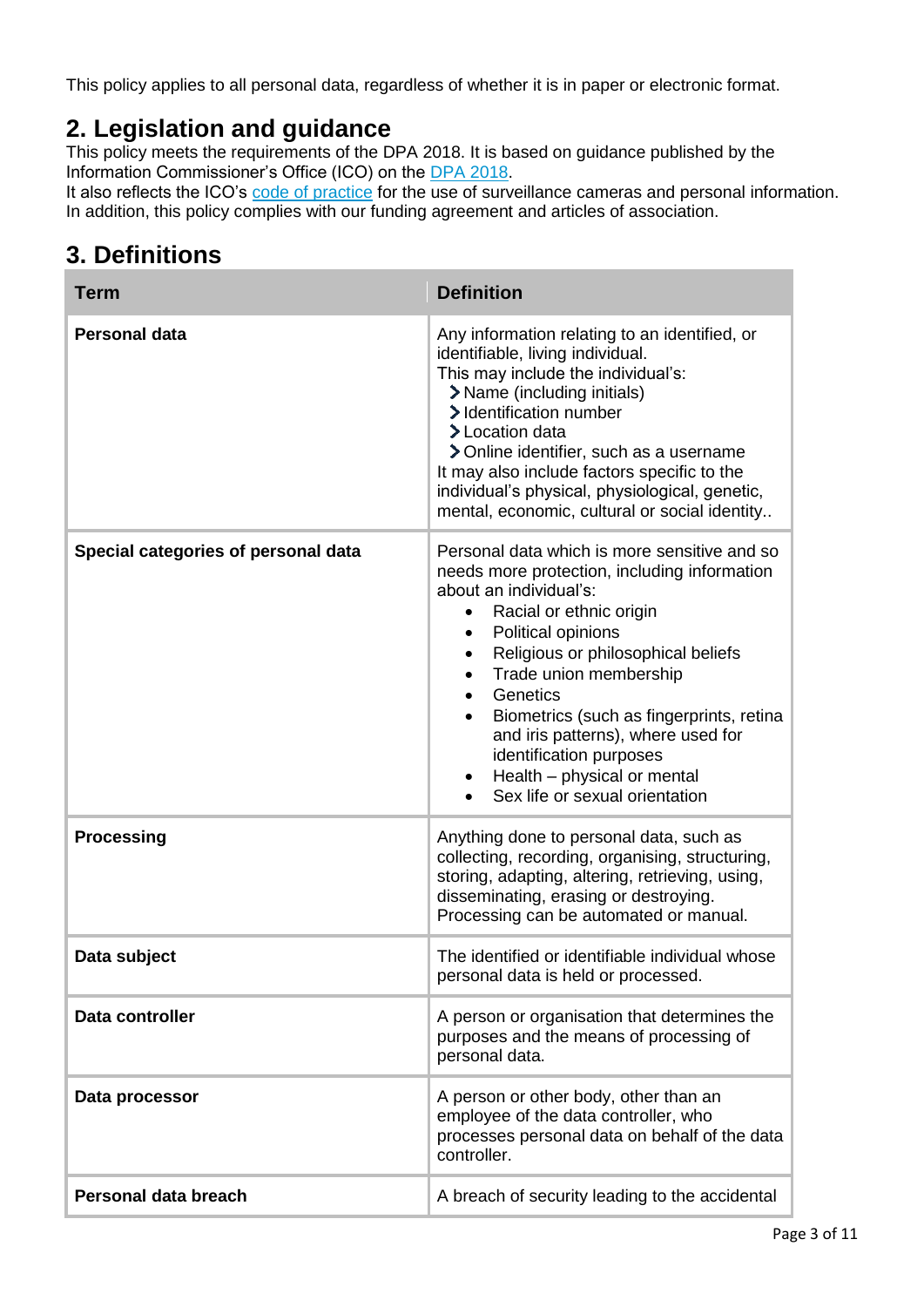| or unlawful destruction, loss, alteration,<br>unauthorised disclosure of, or access to<br><sup>↑</sup> personal data. |
|-----------------------------------------------------------------------------------------------------------------------|
|-----------------------------------------------------------------------------------------------------------------------|

## **4. The data controller**

Our school processes personal data relating to parents, pupils, staff, governors, visitors and others, and therefore is a data controller.

The school is registered with the ICO / has paid its data protection fee to the ICO, as legally required.

## **5. Roles and responsibilities**

This policy applies to **all staff** employed by our school, and to external organisations or individuals working on our behalf. Staff who do not comply with this policy may face disciplinary action.

#### **5.1 Governing board**

The governing board has overall responsibility for ensuring that our school complies with all relevant data protection obligations.

#### **5.2 Data protection officer**

The data protection officer (DPO) is responsible for overseeing the implementation of this policy, monitoring our compliance with data protection law, and developing related policies and guidelines where applicable.

They will provide an annual report of their activities directly to the governing board and, where relevant, report to the board their advice and recommendations on school data protection issues.

The DPO is also the first point of contact for individuals whose data the school processes, and for the ICO.

Full details of the DPO's responsibilities are set out in their job description.

Our DPO is Colin Howard and is contactable via: info@satswana.com. Telephone: 01252 516898

#### **5.3 Headteacher**

The headteacher acts as the representative of the data controller on a day-to-day basis.

#### **5.4 All staff**

Staff are responsible for:

- Collecting, storing and processing any personal data in accordance with this policy
- Informing the school of any changes to their personal data, such as a change of address
- Contacting the DPO in the following circumstances:
	- o With any questions about the operation of this policy, data protection law, retaining personal data or keeping personal data secure
	- o If they have any concerns that this policy is not being followed
	- o If they are unsure whether or not they have a lawful basis to use personal data in a particular way
	- $\circ$  If they need to rely on or capture consent, draft a privacy notice, deal with data protection rights invoked by an individual, or transfer personal data outside the European Economic Area
	- o If there has been a data breach
	- $\circ$  Whenever they are engaging in a new activity that may affect the privacy rights of individuals
	- $\circ$  If they need help with any contracts or sharing personal data with third parties

## **6. Data protection principles**

The DPS 2018 is based on data protection principles that our school must comply with. The principles say that personal data must be:

- Processed lawfully, fairly and in a transparent manner
- Collected for specified, explicit and legitimate purposes
- Adequate, relevant and limited to what is necessary to fulfil the purposes for which it is processed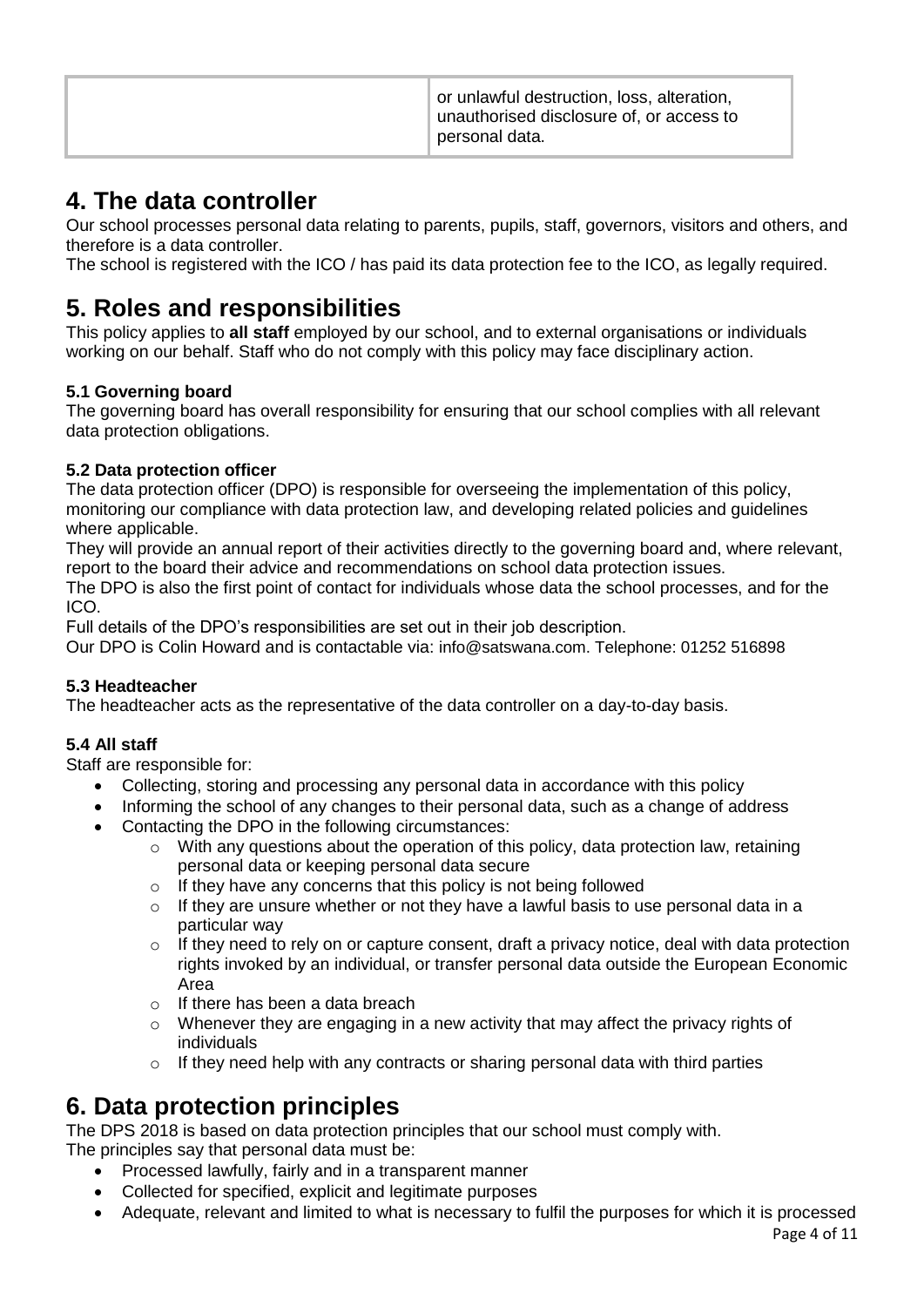- Accurate and, where necessary, kept up to date
- Kept for no longer than is necessary for the purposes for which it is processed
- Processed in a way that ensures it is appropriately secure

This policy sets out how the school aims to comply with these principles.

## **7. Collecting personal data**

#### **7.1 Lawfulness, fairness and transparency**

We will only process personal data where we have one of 6 'lawful bases' (legal reasons) to do so under data protection law:

- The data needs to be processed so that the school can **fulfil a contract** with the individual, or the individual has asked the school to take specific steps before entering into a contract
- The data needs to be processed so that the school can **comply with a legal obligation**
- The data needs to be processed to ensure the **vital interests** of the individual or another person i.e. to protect someone's life
- The data needs to be processed so that the school, as a public authority, can **perform a task in the public interest or exercise its official authority**
- The data needs to be processed for the **legitimate interests** of the school (where the processing is not for any tasks the school performs as a public authority) or a third party, provided the individual's rights and freedoms are not overridden
- The individual (or their parent/carer when appropriate in the case of a pupil) has freely given clear **consent**

For special categories of personal data, we will also meet one of the special category conditions for processing under data protection law:

- The individual (or their parent/carer when appropriate in the case of a pupil) has given **explicit consent**
- The data needs to be processed to perform or exercise obligations or rights in relation to **employment, social security or social protection law**
- The data needs to be processed to ensure the **vital interests** of the individual or another person, where the individual is physically or legally incapable of giving consent
- The data has already been made **manifestly public** by the individual
- The data needs to be processed for the establishment, exercise or defence of **legal claims**
- The data needs to be processed for reasons of **substantial public interest** as defined in legislation
- The data needs to be processed for **health or social care purposes**, and the processing is done by, or under the direction of, a health or social work professional or by any other person obliged to confidentiality under law
- The data needs to be processed for **public health reasons**, and the processing is done by, or under the direction of, a health professional or by any other person obliged to confidentiality under law
- The data needs to be processed for **archiving purposes**, scientific or historical research purposes, or statistical purposes, and the processing is in the public interest

For criminal offence data, we will meet both a lawful basis and a condition set out under data protection law. Conditions include:

- The individual (or their parent/carer when appropriate in the case of a pupil) has given **consent**
- The data needs to be processed to ensure the **vital interests** of the individual or another person, where the individual is physically or legally incapable of giving consent
- The data has already been made **manifestly public** by the individual
- The data needs to be processed for or in connection with legal proceedings, to obtain legal advice, or for the establishment, exercise or defence of **legal rights**

The data needs to be processed for reasons of **substantial public interest** as defined in legislation Whenever we first collect personal data directly from individuals, we will provide them with the relevant information required by data protection law.

We will always consider the fairness of our data processing. We will ensure we do not handle personal data in ways that individuals would not reasonably expect, or use personal data in ways which have unjustified adverse effects on them.

#### **7.2 Limitation, minimisation and accuracy**

We will only collect personal data for specified, explicit and legitimate reasons. We will explain these reasons to the individuals when we first collect their data.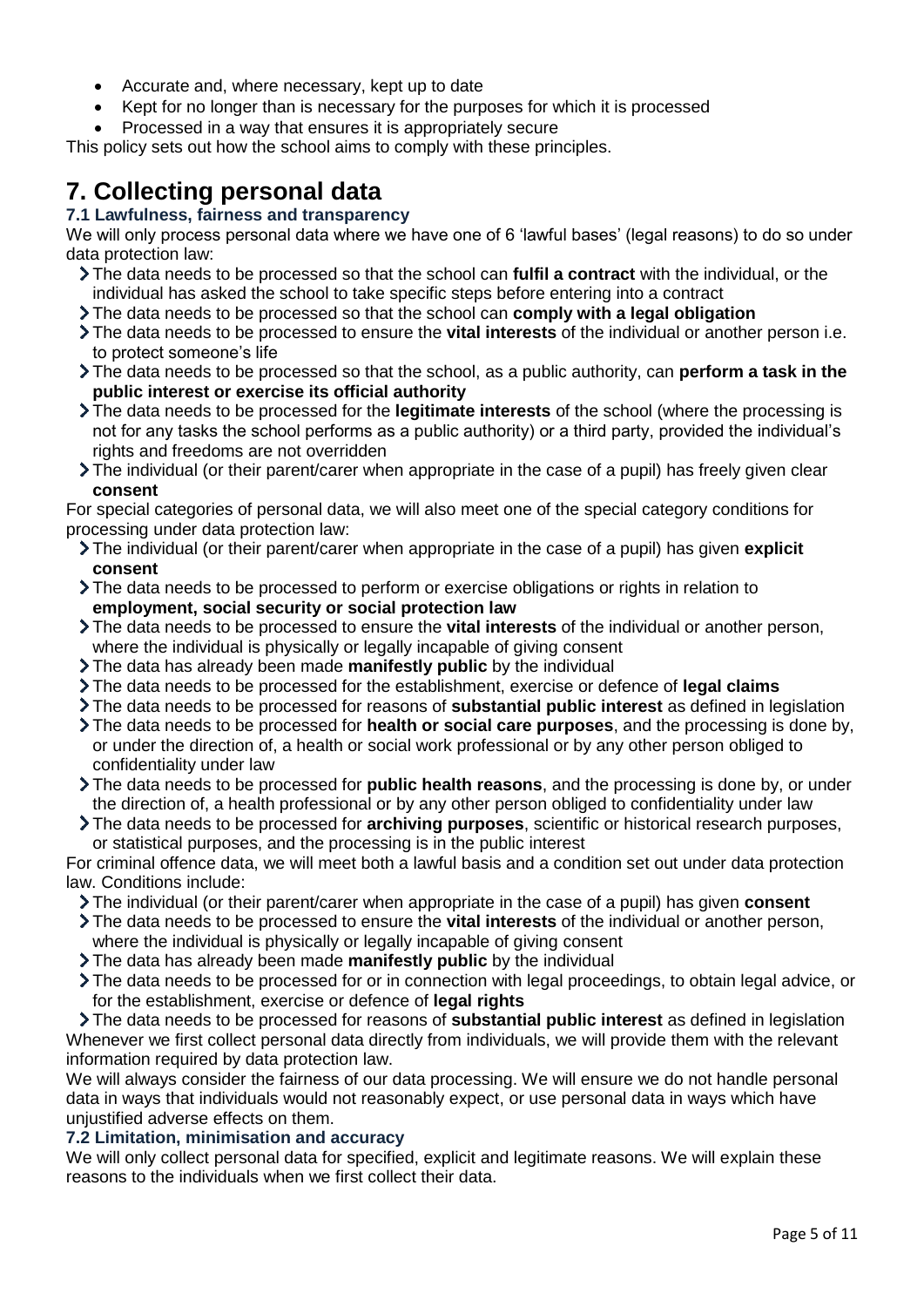If we want to use personal data for reasons other than those given when we first obtained it, we will inform the individuals concerned before we do so, and seek consent where necessary.

Staff must only process personal data where it is necessary in order to do their jobs.

We will keep data accurate and, where necessary, up-to-date. Inaccurate data will be rectified or erased when appropriate.

In addition, when staff no longer need the personal data they hold, they must ensure it is deleted or anonymised. This will be done in accordance with the [Information and Records Management Society's](http://irms.org.uk/?page=schoolstoolkit&terms=%22toolkit+and+schools%22)  [toolkit for schools.](http://irms.org.uk/?page=schoolstoolkit&terms=%22toolkit+and+schools%22)

## **8. Sharing personal data**

We will not normally share personal data with anyone else without consent, but there are certain circumstances where we may be required to do so. These include, but are not limited to, situations where:

- $\sum$  There is an issue with a pupil or parent/carer that puts the safety of our staff at risk
- We need to liaise with other agencies we will seek consent as necessary before doing this
- Our suppliers or contractors need data to enable us to provide services to our staff and pupils for example, IT companies. When doing this, we will:
	- Only appoint suppliers or contractors which can provide sufficient guarantees that they comply with data protection law
	- Establish a contract with the supplier or contractor to ensure the fair and lawful processing of any personal data we share
	- Only share data that the supplier or contractor needs to carry out their service

We will also share personal data with law enforcement and government bodies where we are legally required to do so.

We may also share personal data with emergency services and local authorities to help them to respond to an emergency situation that affects any of our pupils or staff.

Where we transfer personal data internationally, we will do so in accordance with data protection law.

# **9. Subject access requests and other rights of individuals**

#### **9.1 Subject access requests**

Individuals have a right to make a 'subject access request' to gain access to personal information that the school holds about them. This includes:

- Confirmation that their personal data is being processed
- Access to a copy of the data
- > The purposes of the data processing
- > The categories of personal data concerned
- Who the data has been, or will be, shared with
- How long the data will be stored for, or if this isn't possible, the criteria used to determine this period
- Where relevant, the existence of the right to request rectification, erasure or restriction, or to object to such processing
- The right to lodge a complaint with the ICO or another supervisory authority
- > The source of the data, if not the individual
- Whether any automated decision-making is being applied to their data, and what the significance and consequences of this might be for the individual
- The safeguards provided if the data is being transferred internationally

Subject access requests can be submitted in any form, but we may be able to respond to requests more quickly if they are made in writing and include:

- Name of individual
- Correspondence address
- Contact number and email address
- > Details of the information requested

If staff receive a subject access request in any form they must immediately forward it to the DPO.

#### **9.2 Children and subject access requests**

Personal data about a child belongs to that child, and not the child's parents or carers. For a parent or carer to make a subject access request with respect to their child, the child must either be unable to understand their rights and the implications of a subject access request, or have given their consent.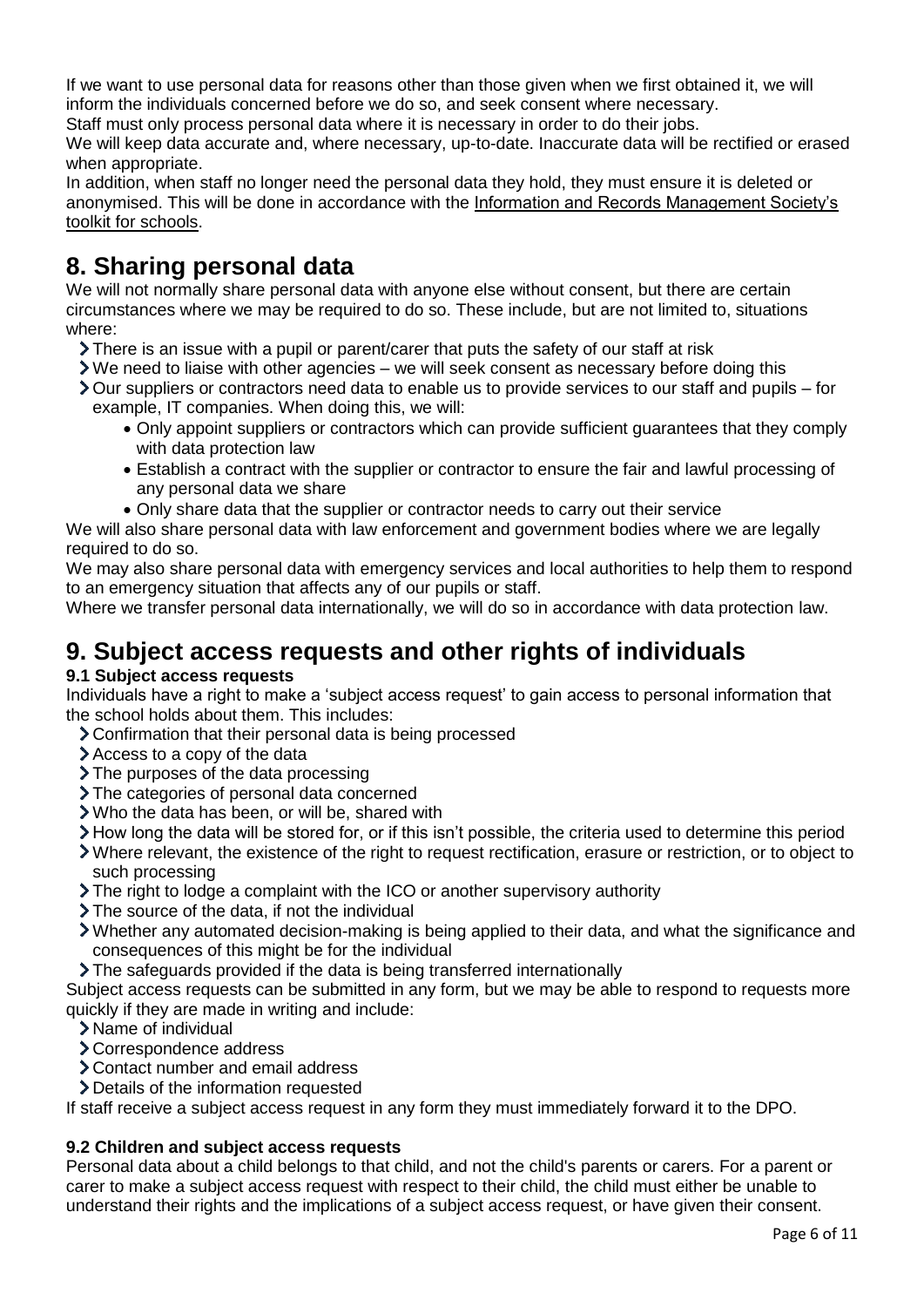Children below the age of 12 are generally not regarded to be mature enough to understand their rights and the implications of a subject access request. Therefore, most subject access requests from parents or carers of pupils at our school may be granted without the express permission of the pupil. This is not a rule and a pupil's ability to understand their rights will always be judged on a case-by-case basis.

#### **9.3 Responding to subject access requests**

When responding to requests, we:

- May ask the individual to provide 2 forms of identification
- May contact the individual via phone to confirm the request was made
- Will respond without delay and within 1 month of receipt of the request (or receipt of the additional information needed to confirm identity, where relevant)
- Will provide the information free of charge
- May tell the individual we will comply within 3 months of receipt of the request, where a request is complex or numerous. We will inform the individual of this within 1 month, and explain why the extension is necessary

We may not disclose information for a variety of reasons, such as if it:

- Might cause serious harm to the physical or mental health of the pupil or another individual
- Would reveal that the child is being or has been abused, or is at risk of abuse, where the disclosure of that information would not be in the child's best interests
- Would include another person's personal data that we can't reasonably anonymise, and we don't have the other person's consent and it would be unreasonable to proceed without it
- Is part of certain sensitive documents, such as those related to crime, immigration, legal proceedings or legal professional privilege, management forecasts, negotiations, confidential references, or exam scripts

If the request is unfounded or excessive, we may refuse to act on it, or charge a reasonable fee to cover administrative costs. We will take into account whether the request is repetitive in nature when making this decision.

When we refuse a request, we will tell the individual why, and tell them they have the right to complain to the ICO or they can seek to enforce their subject access right through the courts.

#### **9.4 Other data protection rights of the individual**

In addition to the right to make a subject access request (see above), and to receive information when we are collecting their data about how we use and process it (see section 7), individuals also have the right to:

- Withdraw their consent to processing at any time
- Ask us to rectify, erase or restrict processing of their personal data (in certain circumstances)
- Prevent use of their personal data for direct marketing
- Object to processing which has been justified on the basis of public interest, official authority or legitimate interests
- Challenge decisions based solely on automated decision making or profiling (i.e. making decisions or evaluating certain things about an individual based on their personal data with no human involvement)
- > Be notified of a data breach (in certain circumstances)
- Make a complaint to the ICO
- Ask for their personal data to be transferred to a third party in a structured, commonly used and machine-readable format (in certain circumstances)

Individuals should submit any request to exercise these rights to the DPO. If staff receive such a request, they must immediately forward it to the DPO.

### **10. Parental requests to see the educational record**

Parents, or those with parental responsibility, have a legal right to free access to their child's educational record (which includes most information about a pupil) within 15 school days of receipt of a written request.

If the request is for a copy of the educational record, the school may charge a fee to cover the cost of supplying it.

This right applies as long as the pupil concerned is aged under 18.

There are certain circumstances in which this right can be denied, such as if releasing the information might cause serious harm to the physical or mental health of the pupil or another individual, or if it would mean releasing exam marks before they are officially announced.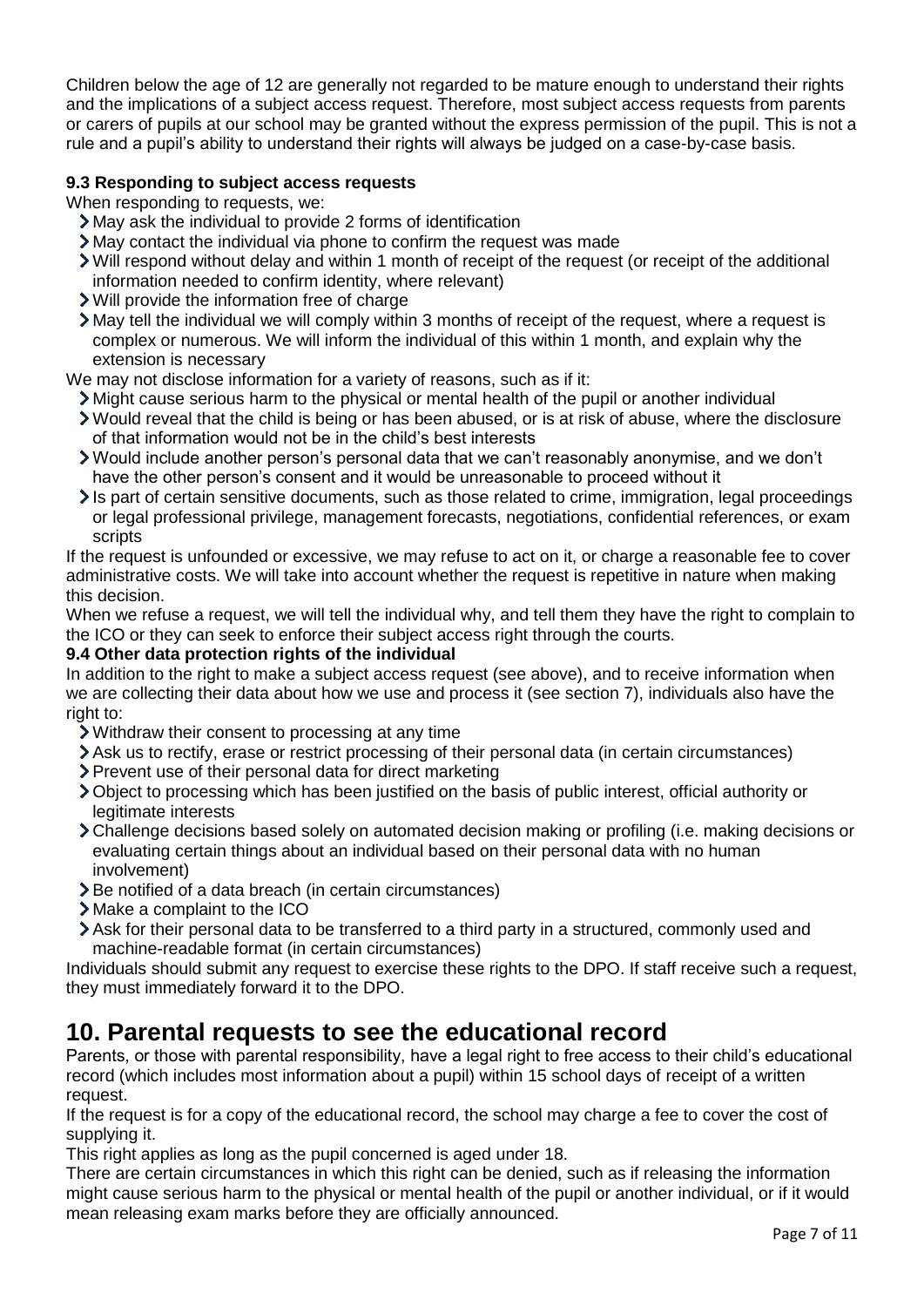# **11. CCTV**

We use CCTV in various locations around the school site to ensure it remains safe. We will adhere to the ICO's [code of practice](https://ico.org.uk/media/for-organisations/documents/1542/cctv-code-of-practice.pdf) for the use of CCTV.

We do not need to ask individuals' permission to use CCTV, but we make it clear where individuals are being recorded. Security cameras are clearly visible and accompanied by prominent signs explaining that CCTV is in use.

Any enquiries about the CCTV system should be directed to the Business Manager.

## **12. Photographs and videos**

As part of our school activities, we may take photographs and record images of individuals within our school.

We will obtain written consent from parents/carers for photographs and videos to be taken of their child for communication, marketing and promotional materials. We will clearly explain how the photograph and/or video will be used to both the parent/carer and pupil.

Uses may include:

- Within school on notice boards and in school magazines, brochures, newsletters, etc.
- Outside of school by external agencies such as the school photographer, newspapers, campaigns
- Online on our school website or social media pages

Consent can be refused or withdrawn at any time. If consent is withdrawn, we will delete the photograph or video and not distribute it further.

When using photographs and videos in this way we will not accompany them with any other personal information about the child, to ensure they cannot be identified.

## **13. Data protection by design and default**

As part of our school activities, we may take photographs and record images of individuals within our school.

We will obtain written consent from parents/carers for photographs and videos to be taken of their child for communication, marketing and promotional materials. We will clearly explain how the photograph and/or video will be used to both the parent/carer and pupil.

Any photographs and videos taken by parents/carers at school events for their own personal use are not covered by data protection legislation. However, we will ask that photos or videos with other pupils are not shared publicly on social media for safeguarding reasons, unless all the relevant parents/carers have agreed to this.

All schools add and adapt to reflect your school's uses of photographs and videos for communication, marketing and promotional materials:

Where the school takes photographs and videos, uses may include:

- Within school on notice boards and in school magazines, brochures, newsletters, etc.
- Outside of school by external agencies such as the school photographer, newspapers, campaigns Online on our school website or social media pages

Consent can be refused or withdrawn at any time. If consent is withdrawn, we will delete the photograph or video and not distribute it further.

When using photographs and videos in this way we will not accompany them with any other personal information about the child, to ensure they cannot be identified.

## **14. Data security and storage of records**

We will protect personal data and keep it safe from unauthorised or unlawful access, alteration, processing or disclosure, and against accidental or unlawful loss, destruction or damage. In particular:

- Paper-based records and portable electronic devices, such as laptops and hard drives that contain personal data, are kept under lock and key when not in use
- Papers containing confidential personal data must not be left on office and classroom desks, on staffroom tables, or left anywhere else where there is general access
- Where personal information needs to be taken off site, staff must sign it in and out from the school office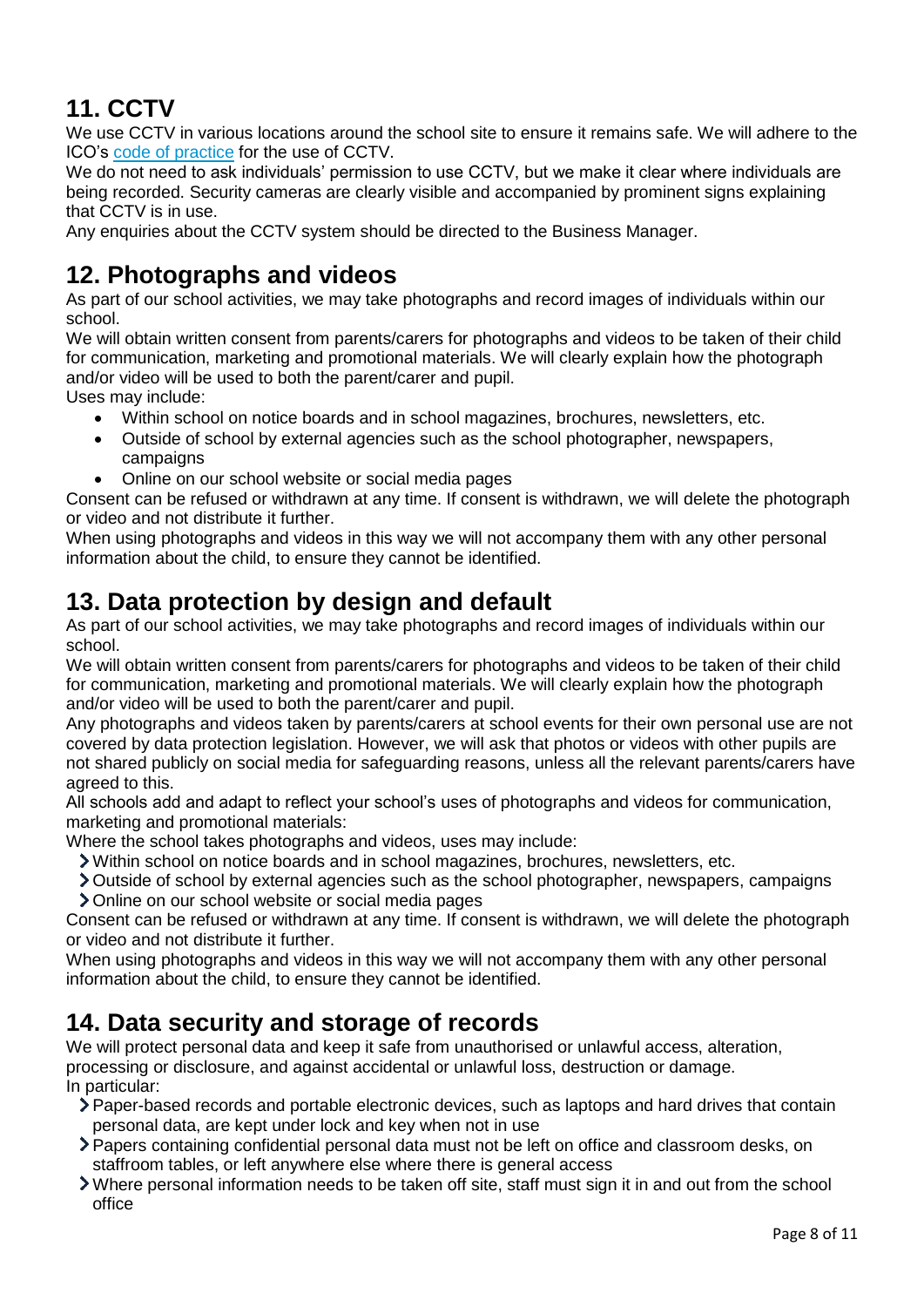- Passwords that are at least 10 characters long containing letters and numbers are used to access school computers, laptops and other electronic devices. Staff and pupils are reminded that they should not reuse passwords from other sites
- Software is used to protect all portable devices and removable media, such as laptops. USB devices are not promoted and password protected
- Staff, pupils or governors who store personal information on their personal devices are expected to follow the same security procedures as for school-owned equipment (see our ICT policy and acceptable use agreement)
- Where we need to share personal data with a third party, we carry out due diligence and take reasonable steps to ensure it is stored securely and adequately protected (see section 8)

## **15. Disposal of records**

Personal data that is no longer needed will be disposed of securely. Personal data that has become inaccurate or out of date will also be disposed of securely, where we cannot or do not need to rectify or update it.

For example, we will shred or incinerate paper-based records, and overwrite or delete electronic files. We may also use a third party to safely dispose of records on the school's behalf. If we do so, we will require the third party to provide sufficient guarantees that it complies with data protection law.

## **16. Personal data breaches**

The school will make all reasonable endeavours to ensure that there are no personal data breaches. In the unlikely event of a suspected data breach, we will follow the procedure set out in appendix 1. When appropriate, we will report the data breach to the ICO within 72 hours after becoming aware of it. Such breaches in a school context may include, but are not limited to:

- A non-anonymised dataset being published on the school website which shows the exam results of pupils eligible for the pupil premium
- Safeguarding information being made available to an unauthorised person
- The theft of a school laptop containing non-encrypted personal data about pupils

## **17. Training**

All staff and governors are provided with data protection training as part of their induction process. Data protection will also form part of continuing professional development, where changes to legislation, guidance or the school's processes make it necessary.

## **18. Monitoring arrangements**

The Headteacher is responsible for monitoring and reviewing this policy.

This policy will be reviewed every **2 years** and shared with the full governing board.

Note: the 2-year review frequency here reflects the information in the Department for Education's [advice](https://www.gov.uk/government/publications/statutory-policies-for-schools)  [on statutory policies.](https://www.gov.uk/government/publications/statutory-policies-for-schools) While the DPS 2018 and Data Protection Act 2018 are still new and schools are working out how best to implement them, you may wish to review your data protection policy annually, and then extend this to every 2 years once you're confident with your arrangements.

## **19. Links with other policies**

This data protection policy is linked to our:

- Freedom of information publication scheme
- Acceptable Use Policy
- Safeguarding Policy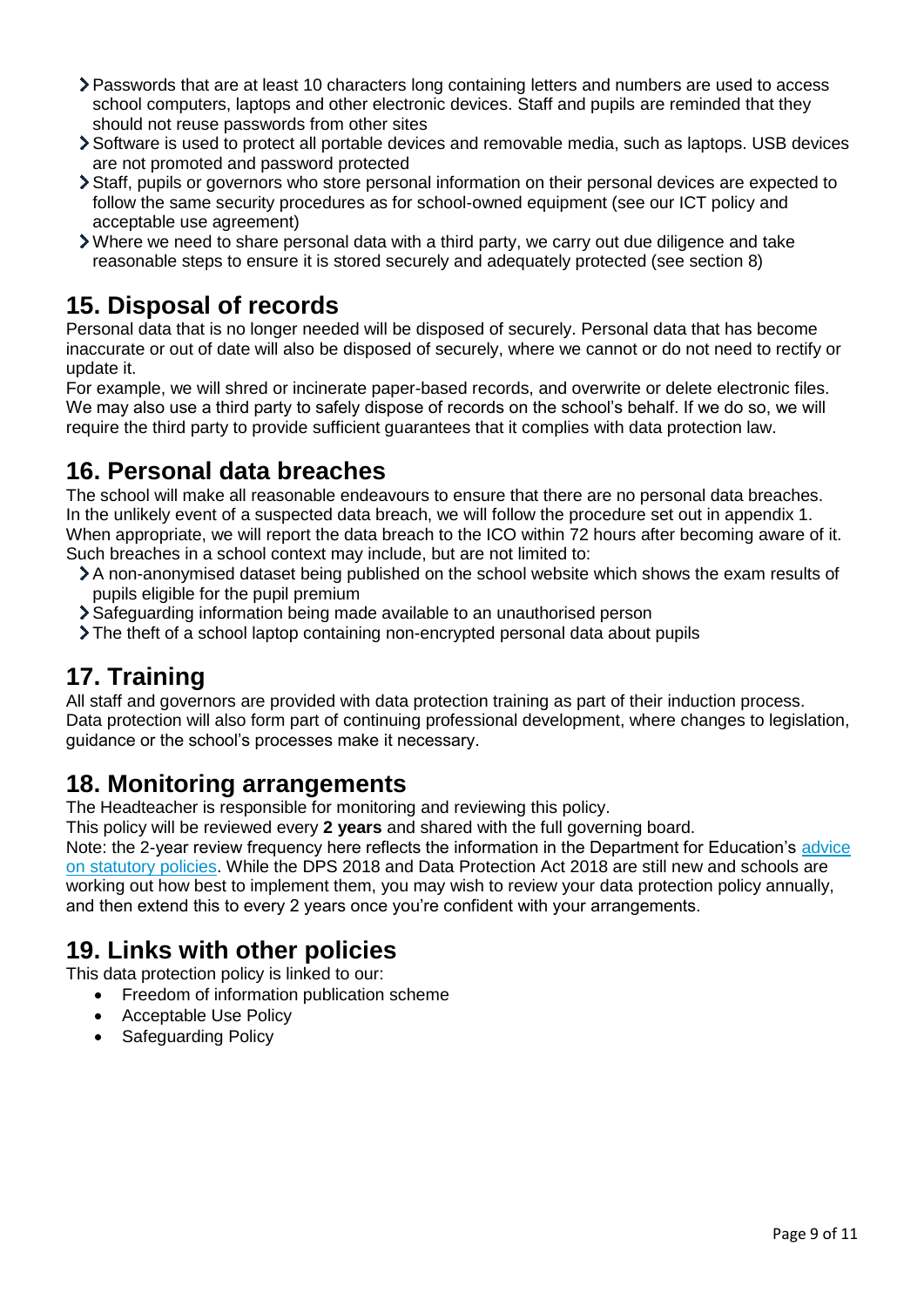## **Appendix 1: Personal data breach procedure**

This procedure is based on [guidance on personal data breaches](https://ico.org.uk/for-organisations/guide-to-the-general-data-protection-regulation-gdpr/personal-data-breaches/) produced by the ICO.

- On finding or causing a breach, or potential breach, the staff member or data processor must immediately notify the DPO
- The DPO will investigate the report, and determine whether a breach has occurred. To decide, the DPO will consider whether personal data has been accidentally or unlawfully:
	- o Lost
	- o Stolen
	- o Destroyed
	- o Altered
	- o Disclosed or made available where it should not have been
	- o Made available to unauthorised people
- The DPO will alert the headteacher and the chair of governors
- The DPO will make all reasonable efforts to contain and minimise the impact of the breach, assisted by relevant staff members or data processors where necessary. (Actions relevant to specific data types are set out at the end of this procedure)
- The DPO will assess the potential consequences, based on how serious they are, and how likely they are to happen
- The DPO will work out whether the breach must be reported to the ICO. This must be judged on a case-by-case basis. To decide, the DPO will consider whether the breach is likely to negatively affect people's rights and freedoms, and cause them any physical, material or non-material damage (e.g. emotional distress), including through:
	- o Loss of control over their data
	- o Discrimination
	- o Identify theft or fraud
	- o Financial loss
	- o Unauthorised reversal of pseudonymisation (for example, key-coding)
	- o Damage to reputation
	- o Loss of confidentiality
	- o Any other significant economic or social disadvantage to the individual(s) concerned

If it's likely that there will be a risk to people's rights and freedoms, the DPO must notify the ICO.

- The DPO will document the decision (either way), in case it is challenged at a later date by the ICO or an individual affected by the breach. Documented decisions are stored on the school's computer system.
- Where the ICO must be notified, the DPO will do this via the ['report a breach' page of the ICO](https://ico.org.uk/for-organisations/report-a-breach/)  [website](https://ico.org.uk/for-organisations/report-a-breach/) within 72 hours. As required, the DPO will set out:
	- $\circ$  A description of the nature of the personal data breach including, where possible:
		- The categories and approximate number of individuals concerned<br>■ The categories and approximate number of personal data records
		- The categories and approximate number of personal data records concerned
	- o The name and contact details of the DPO
	- o A description of the likely consequences of the personal data breach
	- o A description of the measures that have been, or will be taken, to deal with the breach and mitigate any possible adverse effects on the individual(s) concerned
- If all the above details are not yet known, the DPO will report as much as they can within 72 hours. The report will explain that there is a delay, the reasons why, and when the DPO expects to have further information. The DPO will submit the remaining information as soon as possible
- The DPO will also assess the risk to individuals, again based on the severity and likelihood of potential or actual impact. If the risk is high, the DPO will promptly inform, in writing, all individuals whose personal data has been breached. This notification will set out:
	- o The name and contact details of the DPO
	- o A description of the likely consequences of the personal data breach
	- $\circ$  A description of the measures that have been, or will be, taken to deal with the data breach and mitigate any possible adverse effects on the individual(s) concerned
- The DPO will notify any relevant third parties who can help mitigate the loss to individuals for example, the police, insurers, banks or credit card companies
- The DPO will document each breach, irrespective of whether it is reported to the ICO. For each breach, this record will include the: